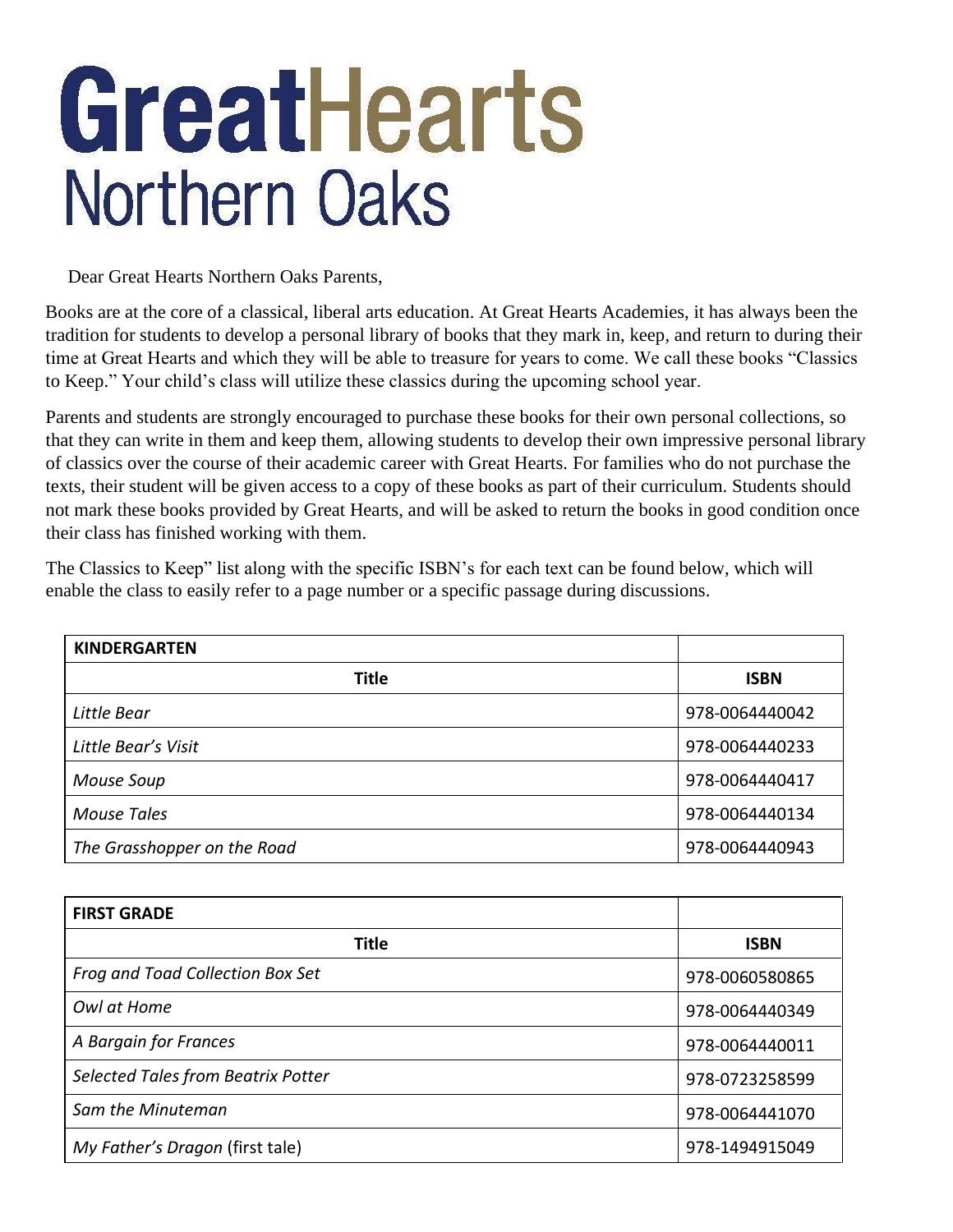| <b>SECOND GRADE</b>           |                |
|-------------------------------|----------------|
| <b>Title</b>                  | <b>ISBN</b>    |
| <b>Elmer and the Dragon</b>   | 978-0440421368 |
| The Dragon's Blueland         | 978-0440421375 |
| The Courage of Sarah Noble    | 978-0689715402 |
| Sarah, Plain and Tall         | 978-0062399526 |
| The Boxcar Children           | 978-0807508527 |
| Little House in the Big Woods | 978-0064400015 |
| Charlotte's Web               | 978-0064400558 |
| The Cricket in Times Square   | 978-0312380038 |

| <b>THIRD GRADE</b>                   |                |
|--------------------------------------|----------------|
| Title                                | <b>ISBN</b>    |
| Little House on the Prairie          | 978-0064400022 |
| Pinocchio (Collodi)                  | 978-1463714413 |
| The Lion, the Witch and the Wardrobe | 978-0064471046 |
| The Jungle Book                      | 978-0486410241 |
| The Trumpet of the Swan              | 978-0064408677 |
| The Little Prince                    | 978-0156012195 |

| <b>FOURTH GRADE</b>                                                                   |                |
|---------------------------------------------------------------------------------------|----------------|
| Title                                                                                 | <b>ISBN</b>    |
| The Wizard of Oz                                                                      | 978-1593082215 |
| Carry on, Mr. Bowditch                                                                | 978-0618250745 |
| Prince Caspian                                                                        | 978-0064471053 |
| Robin Hood (Core Knowledge Series: https://www.coreknowledge.org/product/robin-hood/) | 978-1890517168 |
| The Princess and the Goblin                                                           | 978-0141332482 |
| Pocket Oxford Latin Dictionary (3rd edition)                                          | 978-0198610052 |